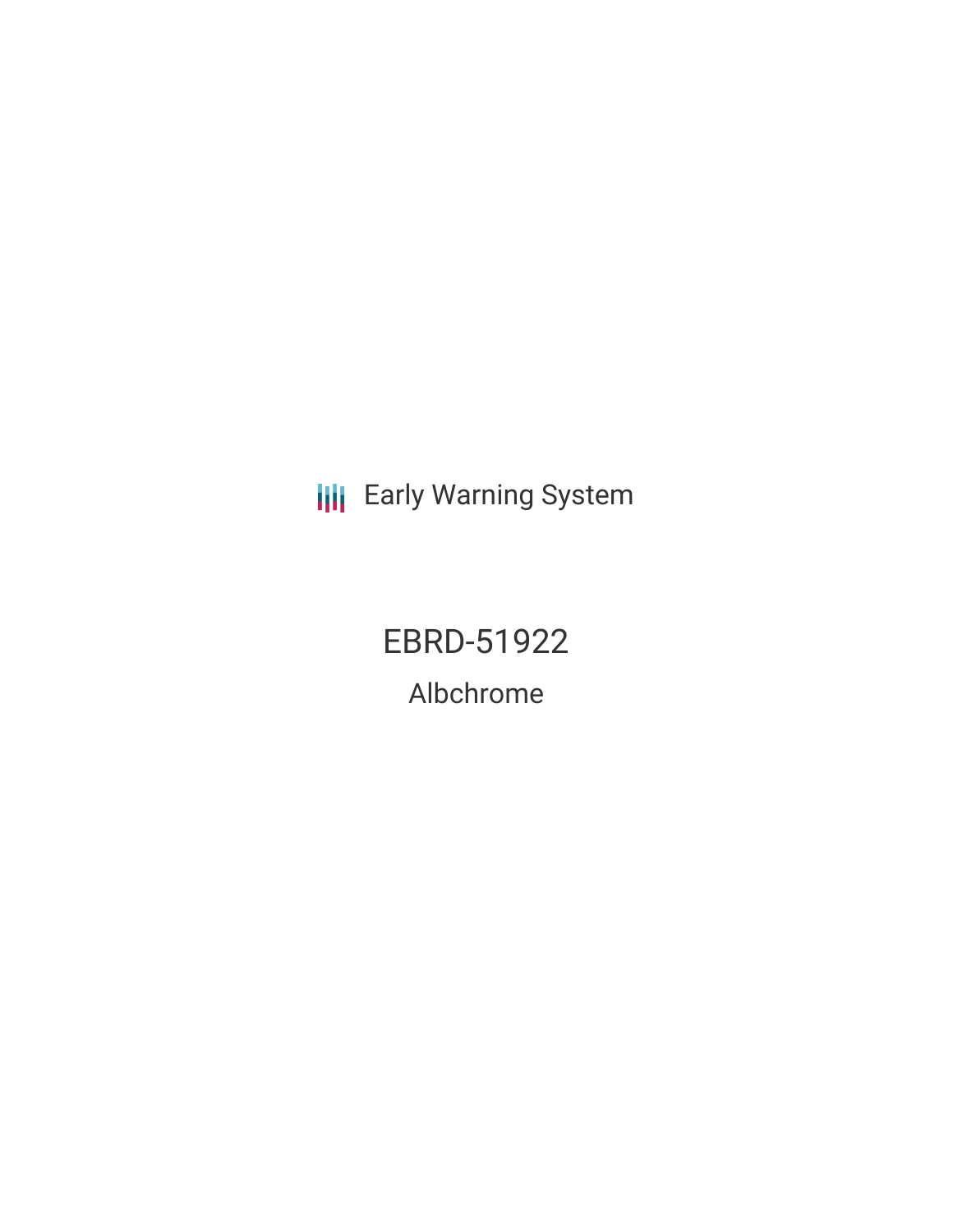

# Early Warning System Albchrome

## **Quick Facts**

| <b>Countries</b>              | Albania                                                 |
|-------------------------------|---------------------------------------------------------|
| <b>Financial Institutions</b> | European Bank for Reconstruction and Development (EBRD) |
| <b>Bank Risk Rating</b>       | B                                                       |
| <b>Voting Date</b>            | 2021-04-28                                              |
| <b>Borrower</b>               | ALBCHROME SHPK                                          |
| <b>Sectors</b>                | Agriculture and Forestry                                |
| <b>Investment Type(s)</b>     | Loan                                                    |
| <b>Loan Amount (USD)</b>      | \$7.00 million                                          |
| <b>Project Cost (USD)</b>     | \$7.00 million                                          |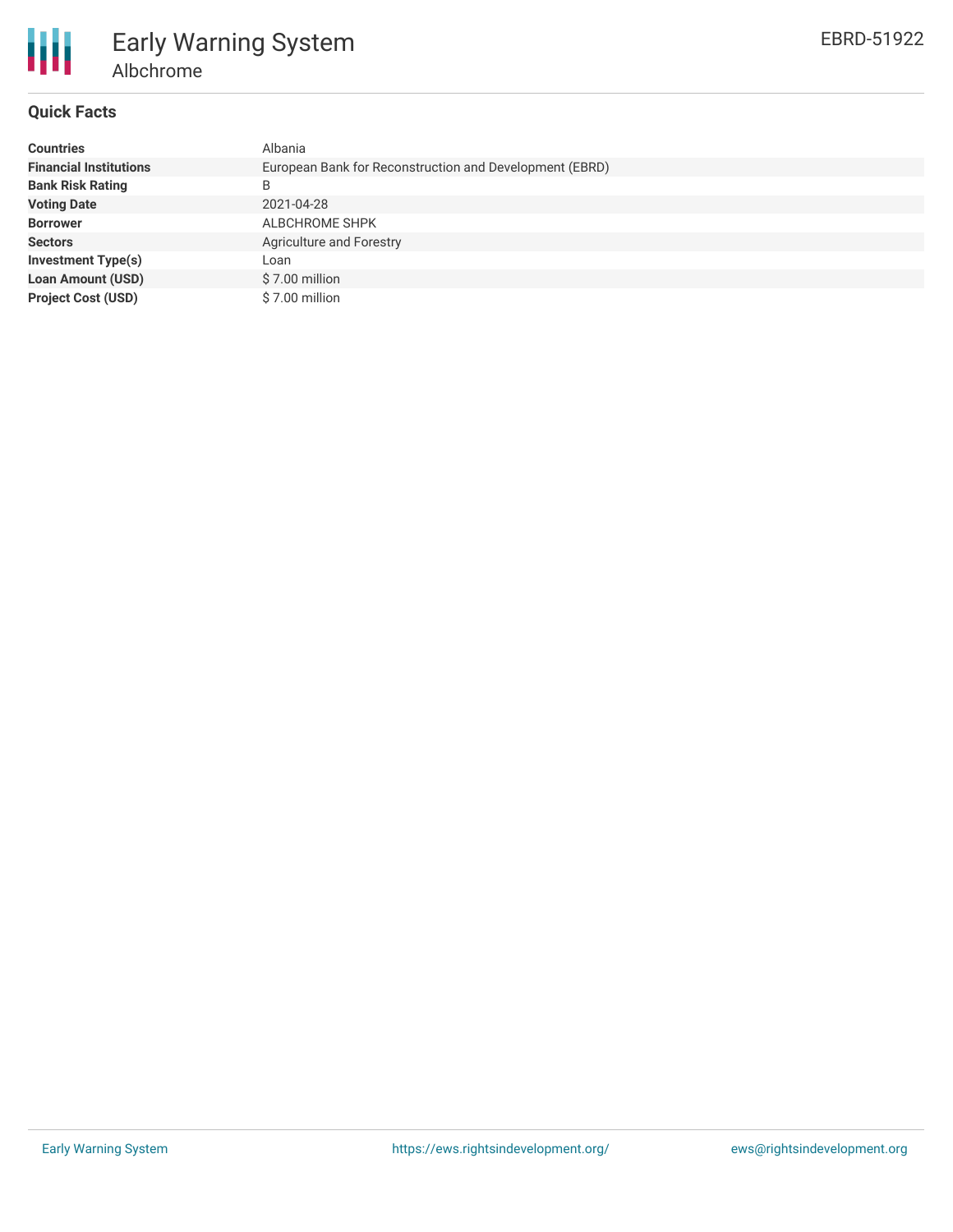

# **Project Description**

The financing will enable Albchrome to stock up on inventories of key raw materials and increase operational efficiency, improve performance and reduce the costs of production.

The loan will provide medium-term liquidity support to tackle the impact of COVID 19.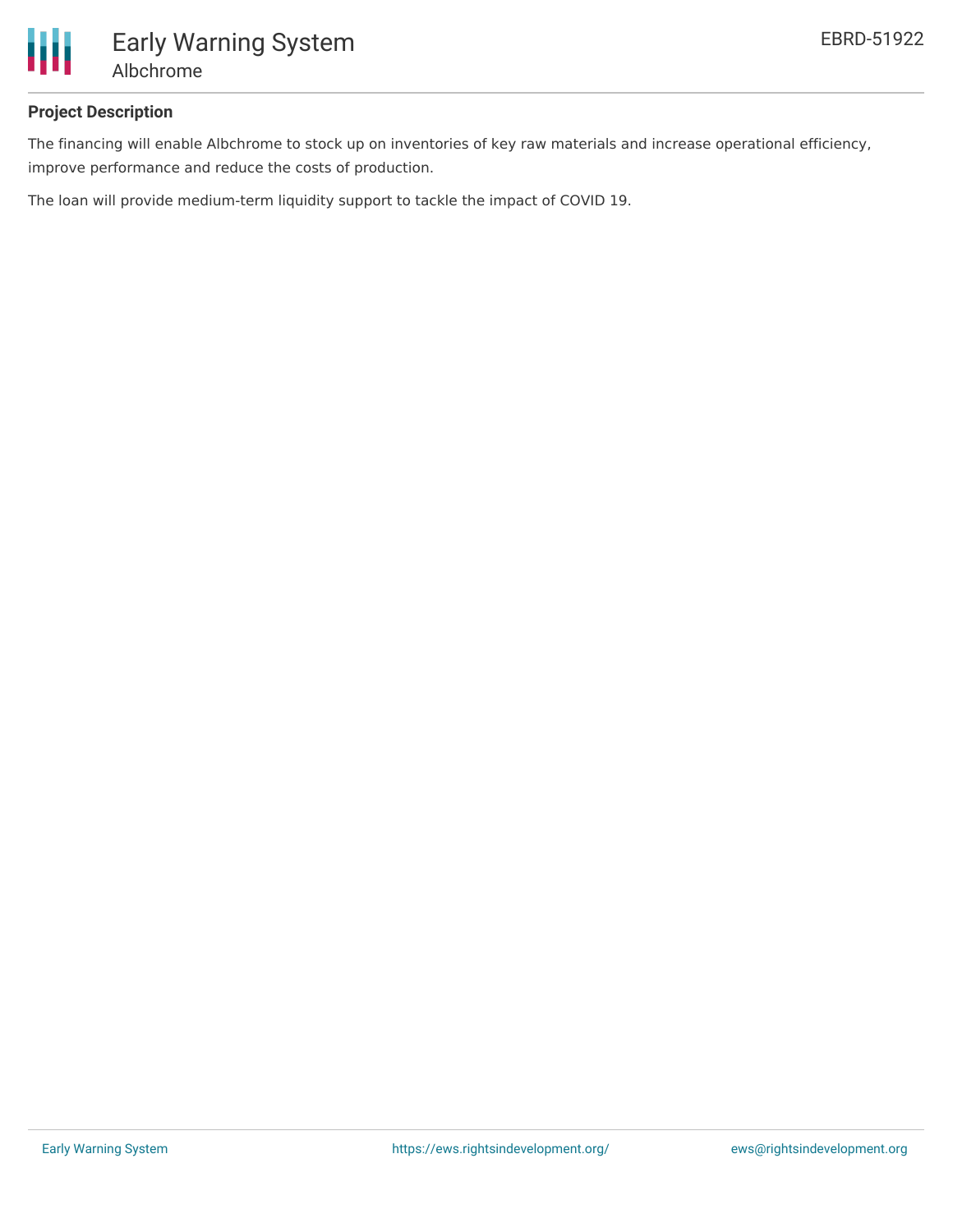

**Early Warning System Project Analysis**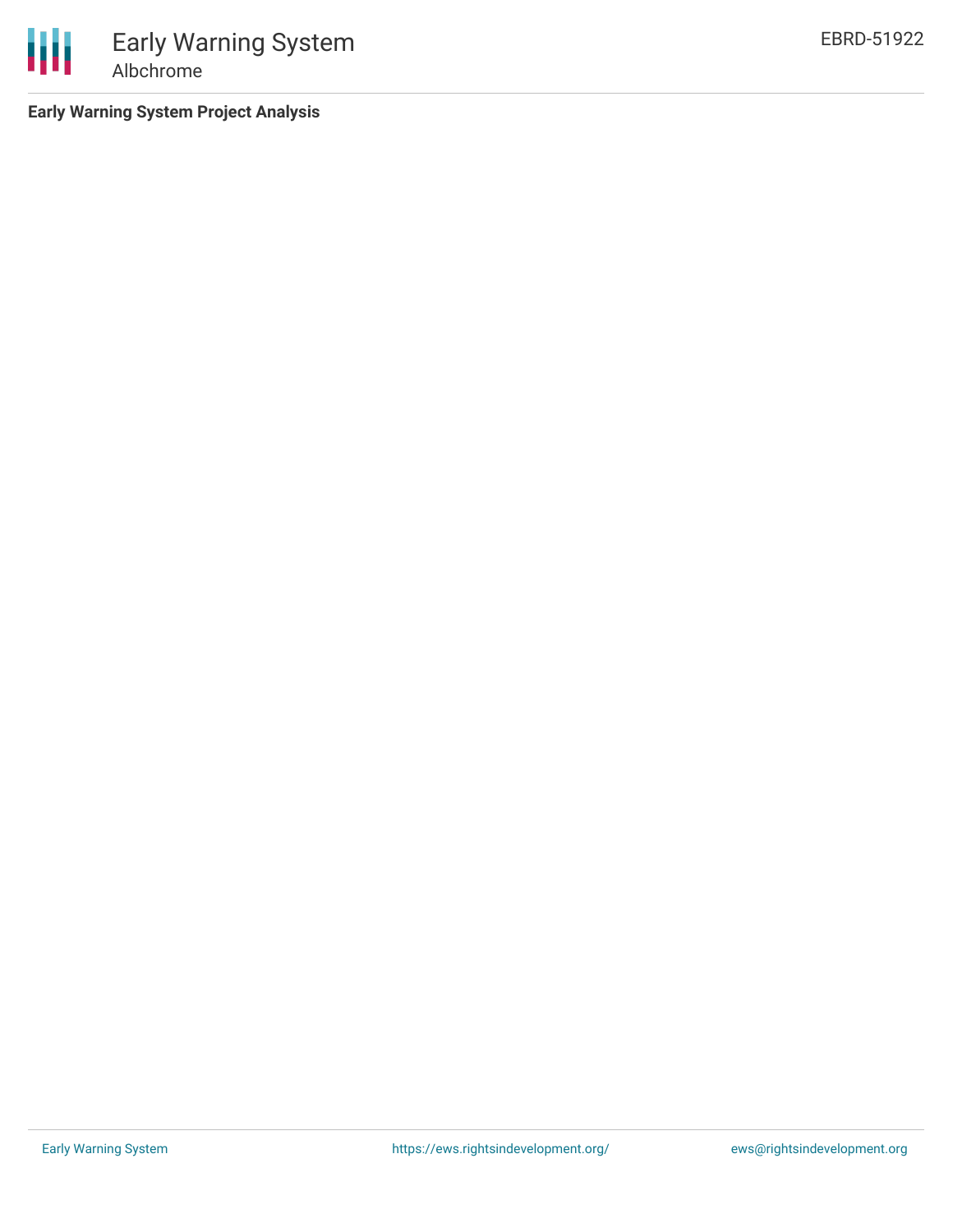**People Affected By This Project**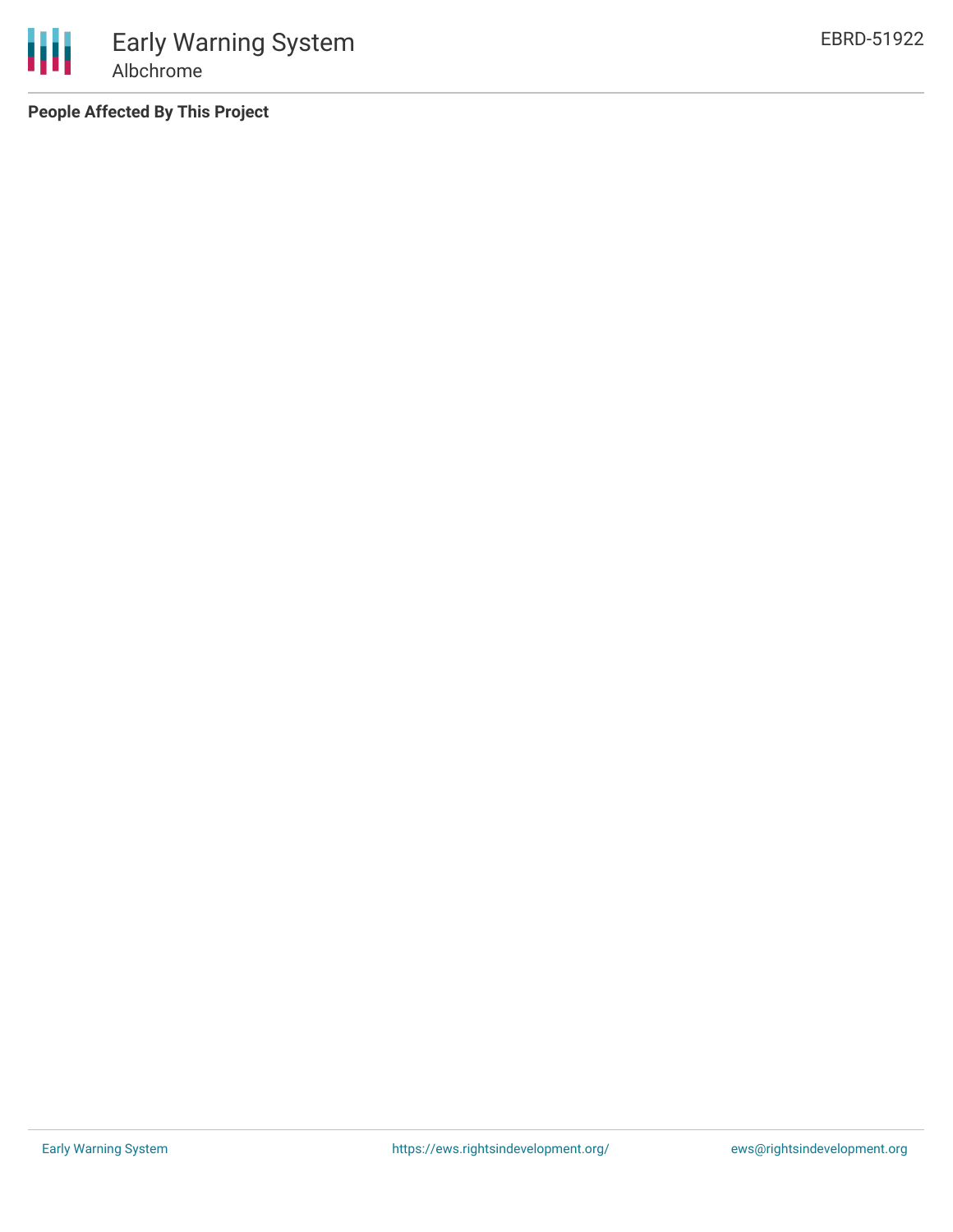

#### **Investment Description**

European Bank for Reconstruction and Development (EBRD)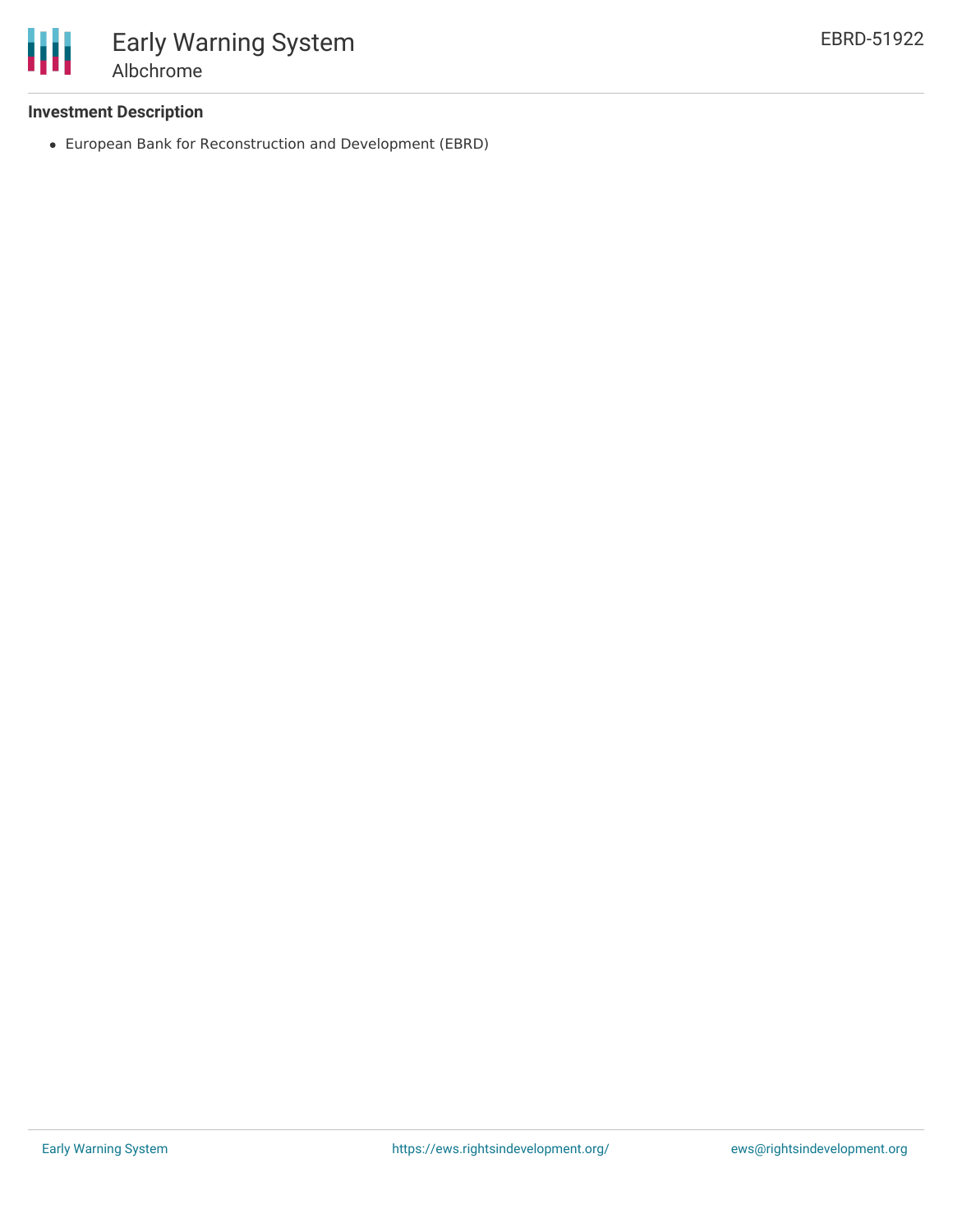**Private Actor Relationship**

**Private Actors Description**